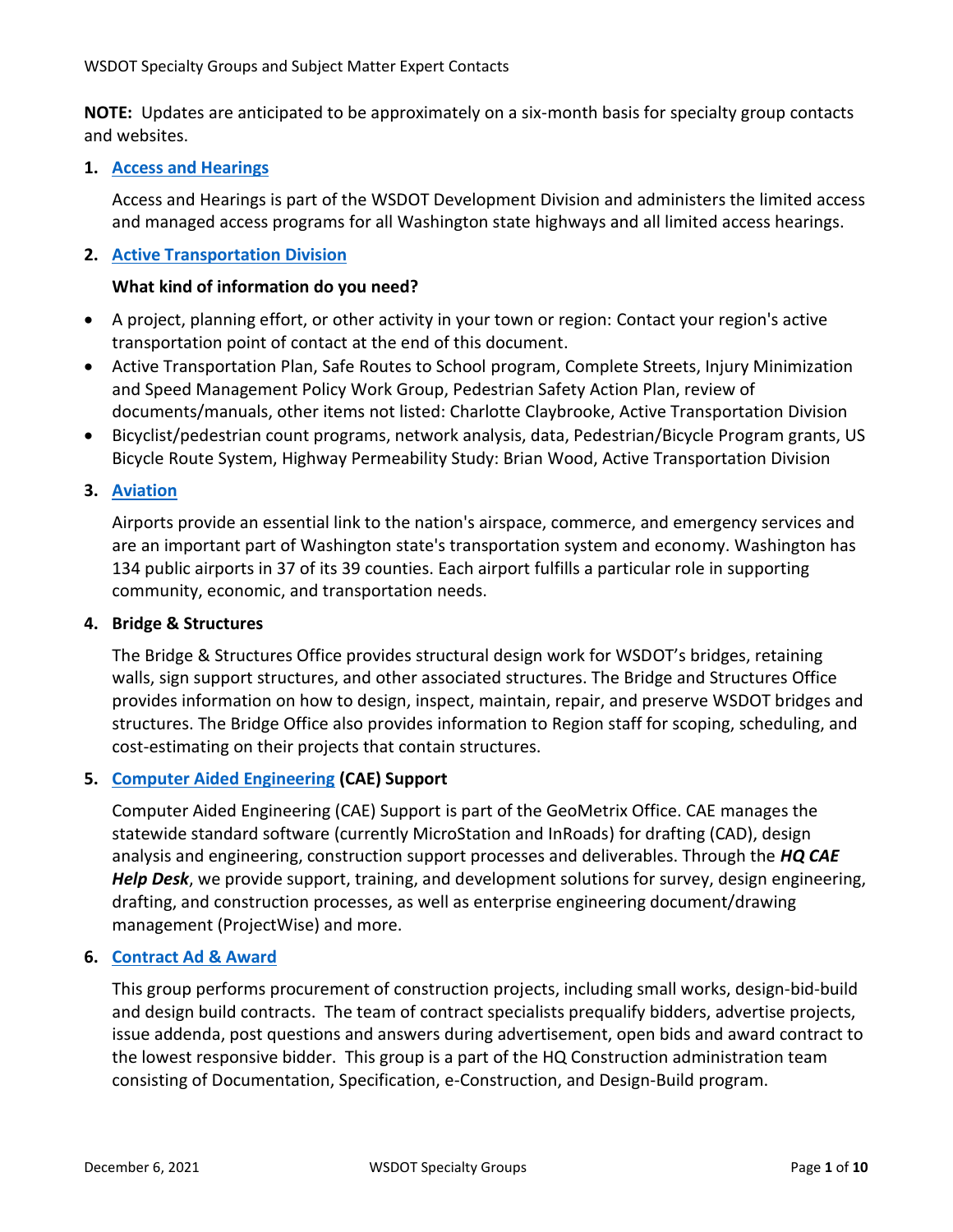# **7. [Contract Services Office](https://wsdot.wa.gov/business-wsdot/how-do-business-us/consultant-services/contact-wsdot-consultant-services)**

This team of professionals is responsible for delivering the statewide agency contracting programs for Architect Engineering (A/E), Information Technology (IT), and professional services engagements. Procurement for services can take weeks, up to several months for larger efforts. Early engagement with regional or specialty program consultant liaison, or directly with Contract Services staff is highly recommended so that all parties may be coordinated accordingly

## **8. Design & Plans Review**

Region Plans offices review design documents and agreements as well as Plans, Specifications and Estimates packages for completeness, accuracy, consistency and bid-ability. Please reach out to your region plans office for specific question.

# **9. [Development Services](https://wsdot.wa.gov/business-wsdot/highway-access-requests-training/development-services)**

Development Services staff in WSDOT Regions review SEPA land use development proposals to determine if state transportation system mitigation should be requested. The Development Services group administers developer and construction agreements, access connection permits, and general transit and other related permits.

## **10. [Environmental](https://wsdot.wa.gov/engineering-standards/design-topics/environment)**

The Environmental Office provides assistance to region project offices to ensure environmental compliance within WSDOT right of way, including the determination of biological impacts, developing appropriate mitigation measures for impacts, completing environmental document and obtaining permitting, drainage design support and review, review of temporary erosion and sediment control plans, and roadside restoration plan development and review.

# **11. External Relations Division** (formerly Communications Office)

External Relations brings together the offices of Communications, Legislative Relations and Tribal & Federal Relations to strategically manage WSDOT's relationships with the media, stakeholders, elected officials, government entities and members of the public. External Relations works to ensure the agency is responsive, transparent, strategic and inclusive in our communications and relationships with others.

External Relations provide agency vision and direction in areas of:

- Media, marketing, public relations, and crisis communications
- Web communications and social media
- Consistency in branding, visual identity and accessibility of agency publications and graphic design
- Legislative relationships and information, including coordination of agency presentations, testimony and reports
- Engagement with federal congressional delegates and federal agencies on matters of federal transportation funding
- Government-to-government consultation with the state's federally recognized tribes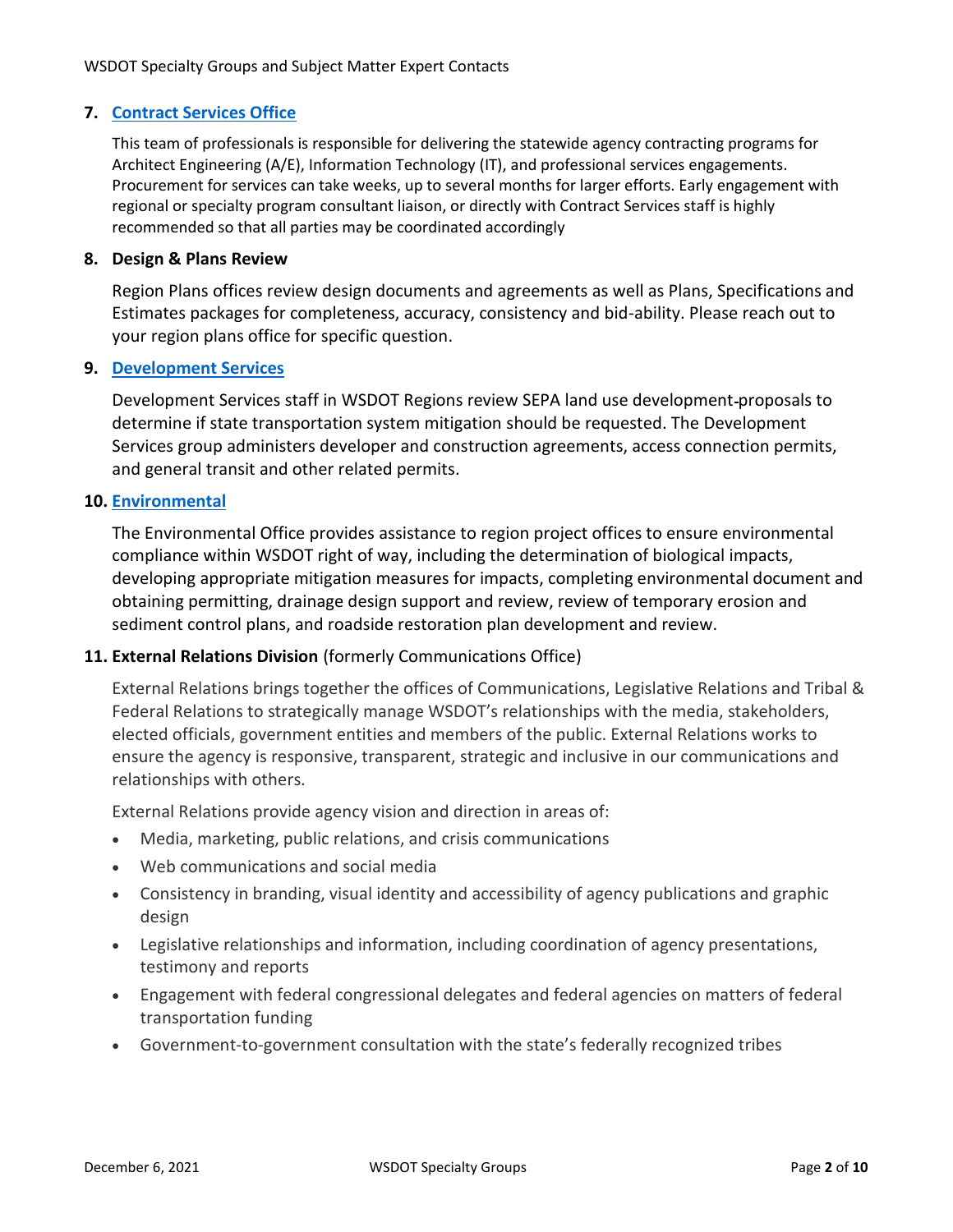# **12. [GeoMetrix Office](https://www.wsdot.wa.gov/Mapsdata/GeoMetrix/GeoContacts.htm)**

The GeoMetrix Office provides expertise support for capital programs to provide base information, tools and training for project planning, budget development, design, construction, maintenance, and more. The following groups comprise the GeoMetrix Office: **CAE, Survey/Mapping, Right of Way Plans, Survey Support and Visual Engineering Resource Group (VERG).** Please see each groups description and specialty group contact for additional information.

# **13. [Geotechnical Office](https://wsdot.wa.gov/engineering-standards/construction-materials/geological-earthwork)**

The Geotechnical Office is responsible for providing geotechnical and engineering geology design and construction support. They are based in the Materials Lab, and their main purpose is to make sure that soil and rock can support the loads placed on it by transportation structures, including the design of structure foundations as well as the design of retaining walls. They also assess and design cut and fill slopes to make sure that they are stable, as well as the design of repairs to slopes that have become unstable (e.g., landslides and rock fall).

## **14. [Hydraulics](https://wsdot.wa.gov/engineering-standards/design-topics/hydraulics-hydrology)**

Hydraulics provides technical support in the fields of hydraulics, fish passage, hydrology and stormwater to ensure that WSDOT roadways provide a safe, effective and efficient movement of people and goods while maintaining the natural movement and treatment of water throughout the watersheds and water bodies on the state highway system.

## **15. [Local Programs](https://wsdot.wa.gov/business-wsdot/support-local-programs)**

Local Programs provide educational, technical and financial support to cities, counties and other transportation partners such as tribal governments, ports and transit agencies. Region Local Programs coordinates communication and funding resources between local agencies and state and federal programs.

## **16. Maintenance**

Maintenance oversees the day-to-day needs of maintaining the state highway system, including lanes, ramps, bridges, traffic signal systems and rest areas. Maintenance processes permits such as Adopt-a-Highway and permits, as well as maintenance tasks like snow plowing, bridge openings, vegetation removal, etc.

## **17. [Materials](https://wsdot.wa.gov/engineering-standards/construction-materials)**

The Construction Materials Office located at the State Materials Laboratory Building provides support for materials quality with materials quality assurance policies, materials acceptance and testing standards, materials tester certifications, fabrication inspection as well as providing materials testing for asphalt, chemical, electrical and structural materials.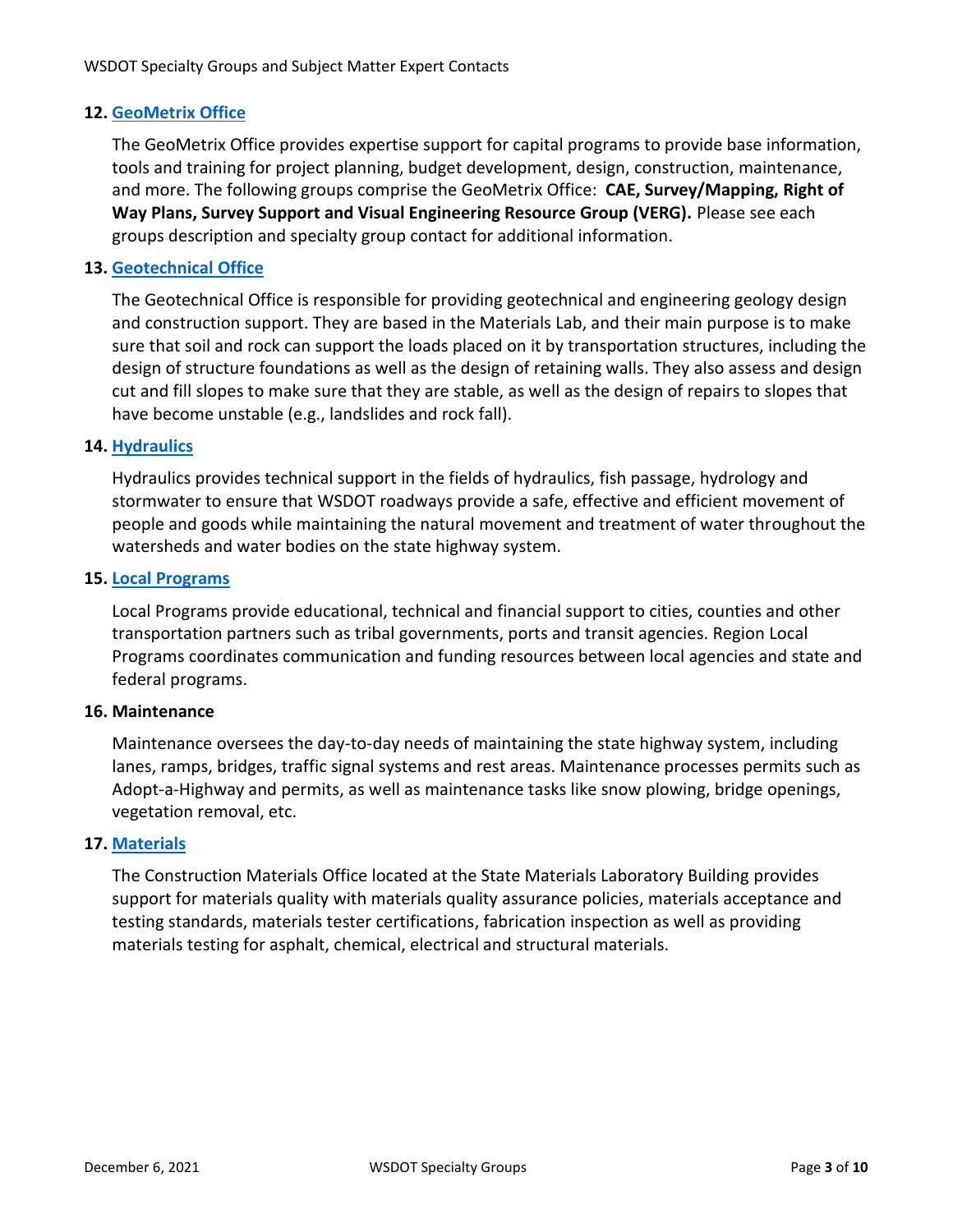# **18. [Multimodal Planning & Data\\*](https://wsdot.wa.gov/engineering-standards/planning-guidance) 1**

**Headquarters** – Multimodal Planning & Data Division (MPDD):

HQ Transportation planning tackles the essential role of gathering information from all affected voices to help transportation decision-makers develop policy and choose the best investments to meet preservation, safety, and efficiency challenges. This feat is accomplished on a foundation of reliable data, provided by three offices that collect, analyze, map, and distribute travel, crash, roadway, and GIS data. Collectively grouped under the umbrella of Transportation Data, GIS & Modeling, these data professionals ensure that quality transportation data is available to a variety of customers, and maintain eligibility to use federal transportation funds and meeting the business needs of WSDOT and state and local agency partners.

Three additional MPDD offices use the data to piece together the story of present and future transportation performance challenges. These planning-focused offices collaborate with others to develop statewide plans; align state, regional and local plans; and strengthen the planning discipline both inside and outside WSDOT. Multimodal planning takes a statewide perspective in order to consider all modes of transportation, working across state agencies, planning regions, local governments, communities, and tribal governments.

**Regions**: Region planning offices coordinate functions within regional areas, including tribes, metropolitan planning organizations, regional transportation planning organization and their local jurisdictions. Each WSDOT Region has four primary work areas within its transportation planning directives and funding:

- Enhanced collaboration with local governments to promote greater consideration of the state's transportation systems and assets during local land use planning and decision-making. This includes review and comment on local comprehensive plans
- Planning studies at the corridor and sub-area level to provide a performance-based analytical approached to this level of transportation planning and to incorporate and/or pilot methods and initiatives.
- MPO/RTPO coordination, support, and assistance to promote greater consideration of the state's transportation system and assets among the perspectives during planning at metropolitan and regional levels, especially during updates to MPO and RTPO plans or MPO/RTPO-led planning.
- Participation, as needed, in Headquarters-led statewide planning initiatives, such as statewide multimodal transportation plan updates, specific modal or policy issue plan updates, and similar statewide efforts.

Regions planning offices also work with other region staff to develop technical analyses needed to support regions planning recommendations, MPO/RTPO coordination, support, and assistance to promote greater consideration of the state's transportation system and assets among the perspectives during planning at Program Management

<sup>&</sup>lt;sup>1</sup> Several other Headquarters Divisions perform various planning activities including development of statewide plans related to public transportation, rail, freight, active transportation, and TSMO. Contact the respective division for information about these planning activities.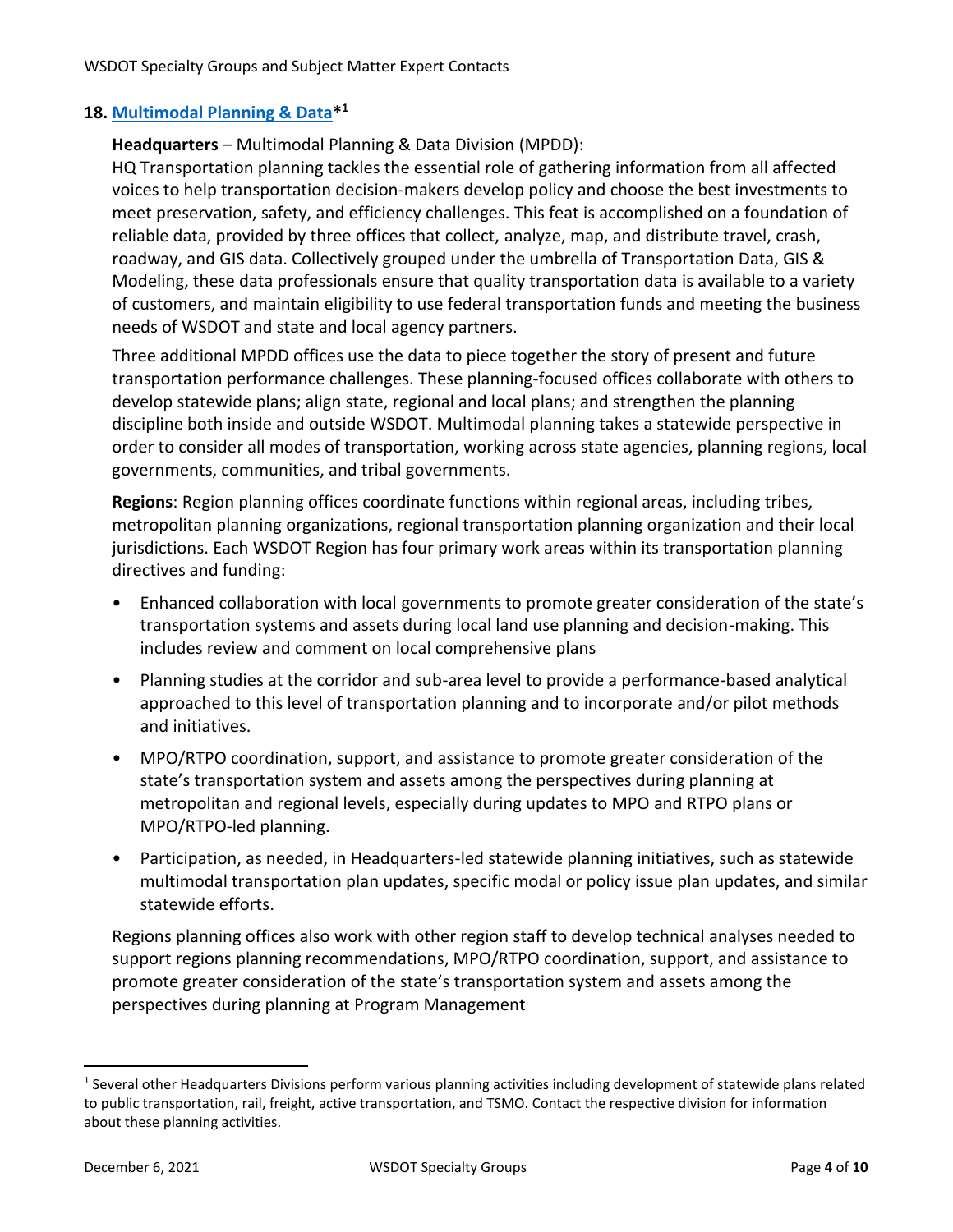## **19. [Program Management](https://wwwi.wsdot.wa.gov/about-us/offices-divisions/finance-administrative-services/capital-program-development-and-management-cpdm-division)**

The Program Management program is responsible for managing and reporting on all projects in the highway construction program. Program Management works with region and HQ Capital Program Development and Management (CPDM) Division staff to develop the Capital Improvement and Preservation Program (CIPP) and report on project delivery.

# **20. [Public Transportation Division](https://wsdot.wa.gov/business-wsdot/grants/public-transportation-grants/public-transportation-contacts)**

The Public Transportation Division partners with and administers financial support to public transportation providers, human service providers and transportation demand management practitioners. The division's work includes:

- Alignment of state and federal public transportation grant programs, including those for rural and special needs populations.
- Public transportation planning, including the State Public Transportation Plan and Statewide Human Services Transportation Plan.
- Transportation demand management funding and planning, including commute trip reduction and the Transportation Demand Management Strategic Plan.
- Community engagement with public transportation providers, tribal transportation providers, regional transportation planning organizations and the communities they serve.
- Compliance and safety oversight for public transportation grantees and partners.

# **21. [Rail, Freight, and Ports](https://wsdot.wa.gov/business-wsdot/freight-railways)**

Freight transportations, including roads, bridges, highways, railroads, pipelines, ports, factories, warehouses and terminals, are critical to support and growing economic viability. This HQ division manages the Freight System Plan as well as rail reports and plans.

## **22. Real Estate Services (RES)**

RES performs and coordinates all real estate transactions for the department including property acquisitions, relocation of displacees, title work, property valuations including appraisals, property disposals and auctions, land transfers, wireless and non-facilities leases, and inventory.

## **23. [Research and Library Services](https://wsdot.wa.gov/about/library-research-reports/library) (RLS)**

RLS provides specialized research and information to improve agency operations and decision making. The Research Program coordinates, funds and manages research projects and documentation for WSDOT in compliance with national requirements, supports implementation of research results through technology transfer, and acts as a conduit for opportunities for agency staff to participate in significant research at the national level. Library Services provides agency employees with information ranging from quick answers to in-depth literature searches, and access to relevant print and digital resources related to the many disciplines involved in operating our state's transportation system. The Library is a repository of agency publications, including research reports.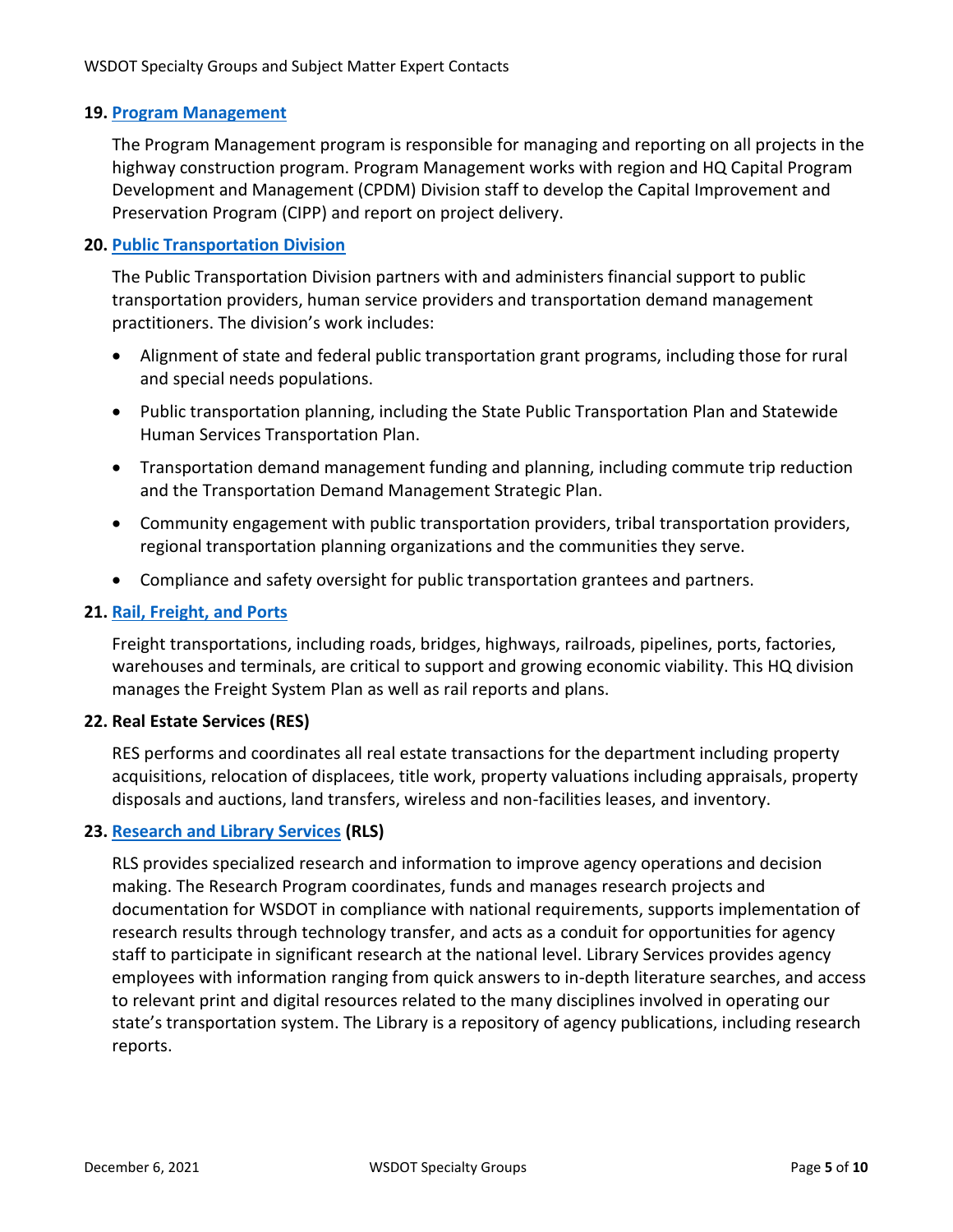# **24. [Right of Way Plans](https://wsdot.wa.gov/engineering-standards/design-topics/right-way-access-control)**

Right of Way Plans are part of the GeoMetrix Office and are part of the WSDOT HQ Development Division, providing technical support in the disciplines of right of way plan development and Survey Support to WSDOT headquarters and regional offices.

Right of Way Plans provides Real Estate Services the right of way documentation needed to secure or dispose of property rights for the safe operation of highway infrastructure.

# **25. [Roadside Development and Landscape Architecture](https://wsdot.wa.gov/engineering-standards/design-topics/roadside-development-facilities)**

Roadside Development coordinates roadside activities and roadside design, which is the area outside the traveled way that includes the impacts of traffic barrier, signs and lighting standards, vegetation, animal habitat and stormwater storage, unpaved median strips and auxiliary facilities, such as rest areas, pedestrian and bicycle trails, wetlands and park-and-ride lots. Landscape architects manage roadside resources which applies to all lands managed by WSDOT and may extend to elements outside the right of way boundaries.

## **26. [Stream Restoration Program](https://wsdot.wa.gov/engineering-standards/design-topics/environment/environmental-disciplines/stream-restoration)**

The Stream Restoration Program coordinates and supports our statewide Fish Passage and Chronic Environmental Deficiencies (CED) programs. We provide policy and technical leadership to ensure fish passage projects meet fish passage standards and the culvert injunction is correctly implemented. Stream Restoration biologists provide technical support on fish passage and stream restoration statewide. We manage WSDOT's Fish Passage Agreement with WDFW, which includes: fish passage project support activities (for design, permitting, and construction), and fish passage culvert inventory and habitat assessment. We provide technical assistance to region fish passage design teams; provide guidance on CED and terrestrial wildlife connectivity on fish passage projects; develop/deliver trainings in fish passage (e.g. Construction Inspection Training); conduct post-project fish passage compliance monitoring; coordinate fish passage adaptive management work with regions; manage WSDOT's Fish Passage Database; and report on our progress correcting fish barriers and implementing the culvert injunction.

## **27. [Survey and Mapping](https://wsdot.wa.gov/mapsdata/GeoUpdate/SurveyContacts.htm)**

HQ Survey and Mapping is part of the GeoMetrix Office. They provide guidance on survey equipment and software, field procedures, survey documentation and report writing to keep crews and office personnel proficient in current software and hardware technology. Region right of way and survey teams provide right of way plans, sundry site plans, monumentation maps and documentation, records of survey, and field surveys.

## **28. [Traffic](https://wsdot.wa.gov/engineering-standards/design-topics)**

Headquarters and region traffic offices provide support for traffic analysis, operations, signing, pavement marking, traffic control, and roadside electrical systems (lighting, traffic signals, intelligent transportation systems (ITS), etc.). They support traffic modeling, analytics, and field assessments, and the development of the following types of plans, policy and reports: Intersection Control Type and Intersection Control Evaluation, Interchange Access Revisions, work zone traffic control (WZTC), intersection geometry, channelization, signing, illumination, traffic signal, and ITS. The HQ Traffic Office also supports development of weigh stations and weigh in motion equipment.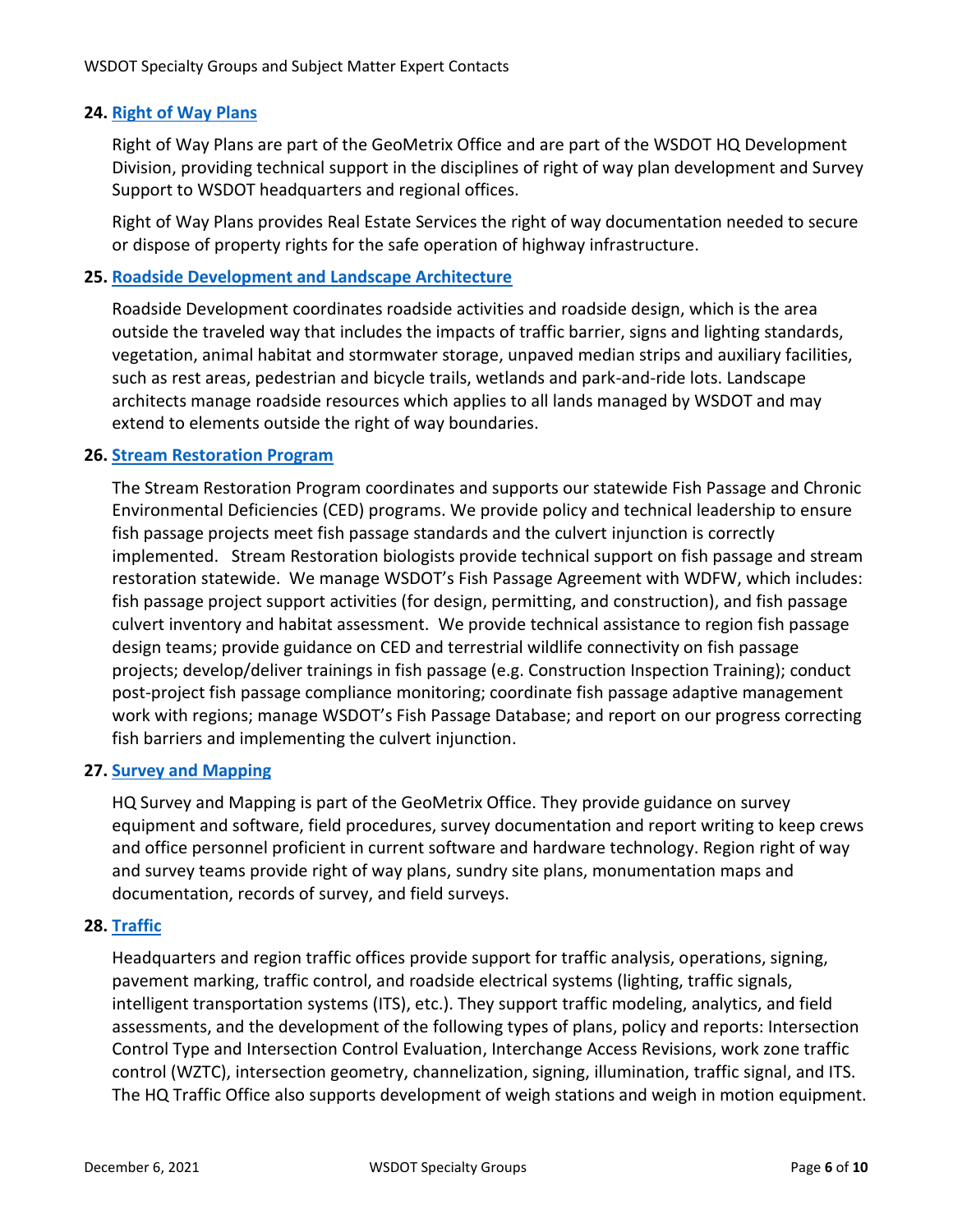# **29. Traffic Management Centers (TMC)**

TMCs monitor highway operations using traffic cameras, traffic data sensors, and additional realtime information sources to conduct highway operations and provide rapid driver feedback through multiple communications systems such as electronic signs, highway advisory radios, and multiple media formats (internet, phone apps, television, radio, etc.). TMCs oversee operations of the WSDOT Incident Response crews, and coordinate responses with the Washington State Patrol and other emergency services, covering everything from minor traffic incidents to major emergencies and disasters.

# **30. [Transportation Data, GIS & Modeling Office](https://www.wsdot.wa.gov/MapsData/tdgo_home.htm) (TDGMO)**

The TDGMO office provides accurate and reliable roadway, traffic and crash data. They collect, process, analyze and report data for the state transportation system, and deliver specialized GIS products and services.

# **31. [Transportation Systems Management and Operations \(TSMO\)](https://tsmowa.org/about)**

TSMO considers existing levels of safety and mobility across all our modes as an asset to be intentionally preserved, maintained and managed. TSMO seeks to operate the existing transportation system as safely and efficiently as possible, many times maintaining or even regaining previous levels of capacity and improving safety performance levels. Implementation of TSMO focuses on cost-effective, near-term solutions that are multi-modal, cross jurisdictional, and applicable on all roadway types.

# **32. [Utilities, Railroads and Agreements](https://wsdot.wa.gov/engineering-standards/design-topics/utilities-railroads-agreements)**

Utilities, Railroads, and Agreements (URA) provide centralized review, technical, and coordinative services for statewide projects and initiatives involving utilities, railroads, and agreements. We ensure compliance with consistent application of utility accommodation, agreement, and railroad policy.

We provide technical guidance and training on agreement development, utility policy, and railroad project coordination.

Utility permits and franchise information as well as guidelines and resources can be found on the Utilities - [Permits and Franchises](https://wsdot.wa.gov/engineering-standards/design-topics/utilities-railroads-agreements/permits-and-franchises) page.

If you are looking for latest version of Standard Form agreements, please visit the [WSDOT](https://wsdot.wa.gov/forms/pdfForms.html)  [Electronic Forms](https://wsdot.wa.gov/forms/pdfForms.html) page.

Our WSDOT Railroad Liaison provides direct support to regions and other HQ offices with [highway](https://wsdot.wa.gov/engineering-standards/design-topics/utilities-railroads-agreements/highway-railroad-coordination)[railroad projects.](https://wsdot.wa.gov/engineering-standards/design-topics/utilities-railroads-agreements/highway-railroad-coordination)

If you are looking for active interlocal agreements, please visit the [Interagency, Maintenance,](https://wsdot.wa.gov/engineering-standards/design-topics/utilities-railroads-agreements/interagency-maintenance-railroad-utility-agreements)  [Railroad & Utility Agreements](https://wsdot.wa.gov/engineering-standards/design-topics/utilities-railroads-agreements/interagency-maintenance-railroad-utility-agreements) page.

For guidance on writing and processing agreements, please review the [Agreements Manual.](https://wsdot.wa.gov/engineering-standards/all-manuals-and-standards/manuals/agreements-manual)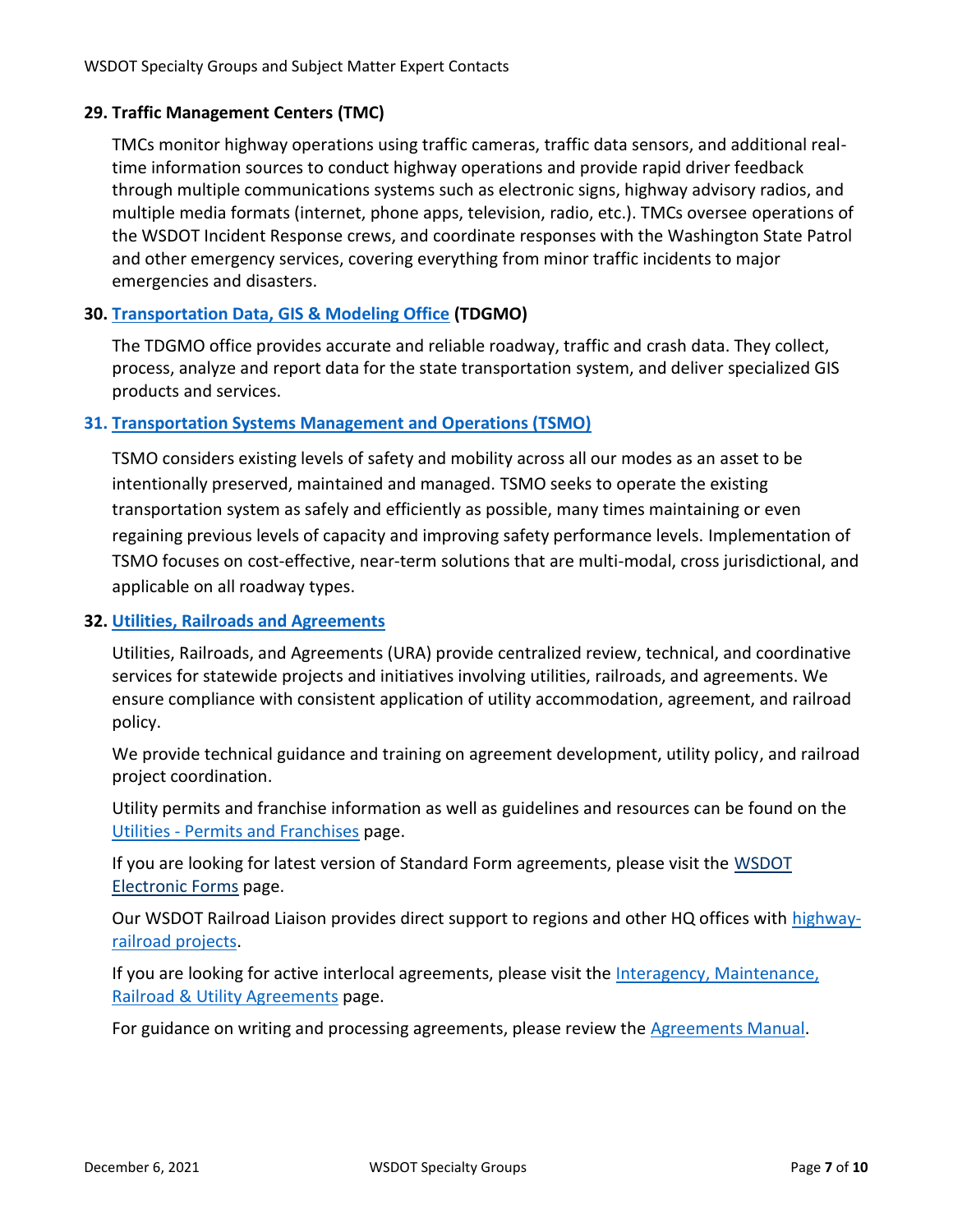# **33. [Value Engineering](https://wsdot.wa.gov/engineering-standards/project-management-training/project-management/value-engineering)[/Risk Assessment](https://wsdot.wa.gov/engineering-standards/project-management-training/project-management/cost-risk-assessment)**

This team manages value engineering and risk assessment. WSDOT requires value engineering for structural projects over \$20 million and all projects over \$25 million. Projects with estimated total costs less than these amounts can apply value engineering to enhance the performance of a facility, reduce cost, or as a tool to build consensus by engaging stakeholders.

## **34. [VERG](https://wsdot.wa.gov/business/visualcommunications/Visualization.htm)**

The Visual Engineering Resource Group (VERG) is part of the GeoMetrix Office. VERG provides visualization to communicate design features and possible project impacts or benefits. Their deliverables include 3D modeling, animation, video and other graphic software packages.

## **35. [Washington State Ferries](https://wsdot.wa.gov/ferries) (WSF)**

Washington State Ferries, the largest ferry system in the United States, safely and efficiently carries tens of millions of people a year through some of the most majestic scenery in the world. It operates 21 ferries at 20 terminals on 10 routes plus a maintenance facility.

WSF employs about 2,000 employees. Key departments of the agency include: Communications and Public Information, Marine Operations, Vessel Engineering and Maintenance, Terminal Engineering and Maintenance, Finance and Administration, Community Services and Planning, Safety Systems, and Human Resources.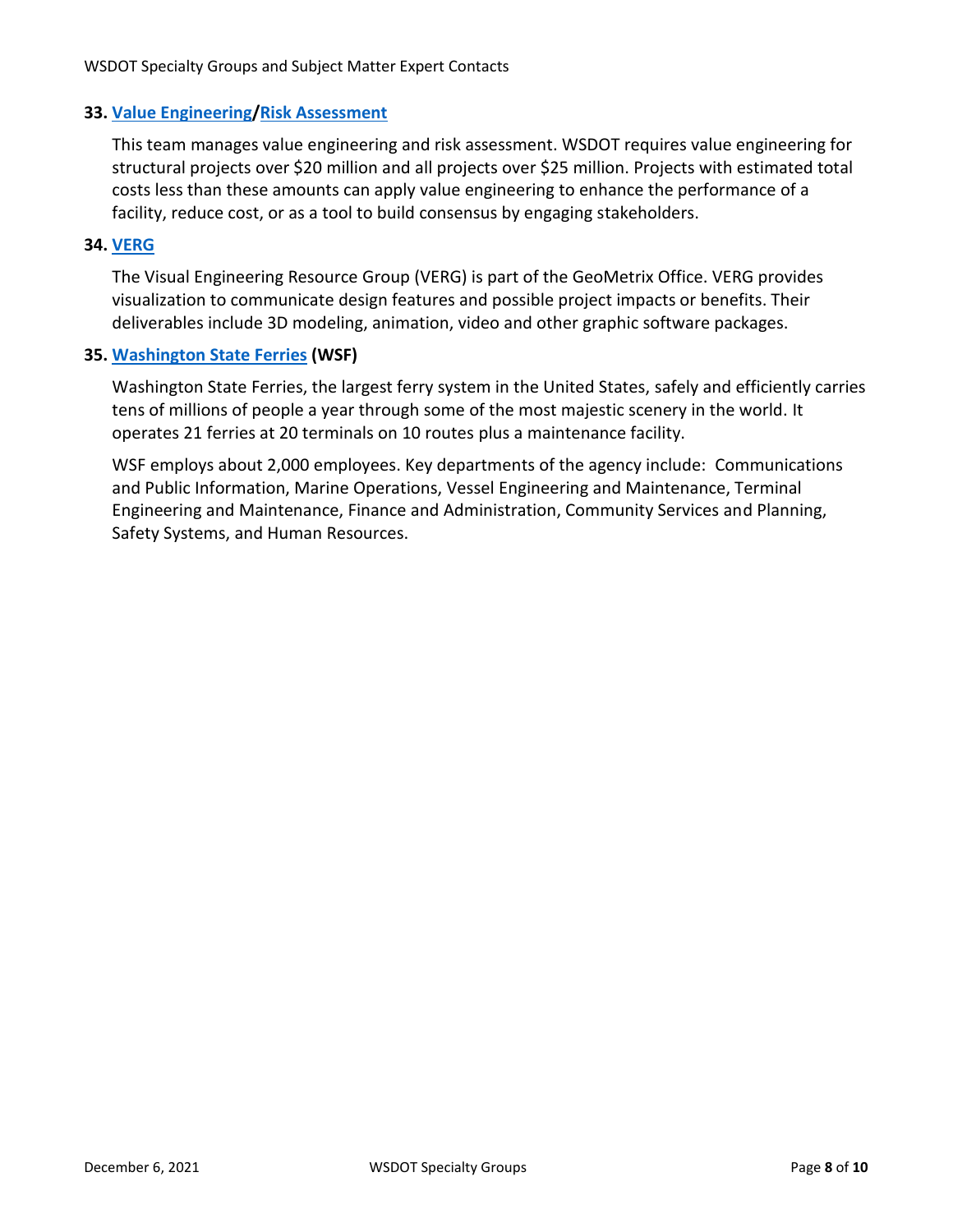# **Specialty Groups**

|     | Group                                             | Contact - HQ/Region Subject Matter Expert            |
|-----|---------------------------------------------------|------------------------------------------------------|
| 1.  | <b>Access and Hearings</b>                        | <b>LeRoy Patterson</b>                               |
| 2.  | <b>Active Transportation</b>                      | See HQ and Region Contacts on the last page          |
| 3.  | Aviation                                          | <b>Robert Hodgman</b>                                |
|     |                                                   | <b>Christina Crea</b>                                |
| 4.  | Bridge & Structures - Design                      | <b>Bijan Khaleghi</b>                                |
|     | Bridge & Structures - Inspection and Preservation | <b>Evan Grimm</b>                                    |
| 5.  | <b>Computer Aided Engineering (CAE)</b>           | <b>Clint Hill</b>                                    |
|     |                                                   | <b>HQ CAE Help Desk</b>                              |
| 6.  | Contract Ad & Award Procurement                   | Jenna Ball                                           |
| 7.  | <b>Contract Services Office</b>                   | Erik Jonson / Doyle Dilley - Admin Contracts         |
|     |                                                   | Larry Schofield - Consultant Services                |
| 8.  | Design & Plans Review                             | See Your Region Contact                              |
| 9.  | <b>Development Services</b>                       | <b>Chris Schroedel</b>                               |
|     |                                                   | <b>Region Contacts</b>                               |
| 10. | Environmental                                     | <b>Environmental Services Contacts</b>               |
|     | Procedures Coordinator/NEPA Specialist            | <b>Ashely Carle</b>                                  |
| 11. | <b>External Relations Division</b>                | <b>Kris Rietmann</b>                                 |
| 12. | <b>GeoMetrix Office</b>                           | See: CAE, Survey/Mapping, Right of Way Plans,        |
|     |                                                   | Survey Support or VERG for specific contacts.        |
| 13. | <b>Geotechnical Office</b>                        | <b>Andrew Fiske</b>                                  |
| 14. | Hydraulics                                        | <b>Julie Heilman</b>                                 |
| 15. | <b>Local Programs</b>                             | Contact your Region Local Programs Engineer          |
| 16. | Maintenance                                       | <b>Greg Selstead</b>                                 |
| 17. | <b>Materials</b>                                  | Kurt Williams / Garrett Webster                      |
|     |                                                   | <b>MATS Help-Testing and Transmittals</b>            |
| 18. | Multimodal Planning & Data                        | HQ - Faris Al-Memar                                  |
|     |                                                   | NWR Mt. Baker Area: Todd Carlson                     |
|     |                                                   | <b>OR: Dennis Engel</b>                              |
|     |                                                   | <b>SWR: Laurie Lebowsky</b>                          |
|     |                                                   | <b>NCR: Nick Manzaro</b><br><b>SCR: Paul Gonseth</b> |
|     |                                                   | ER: Char Kay                                         |
|     |                                                   | <b>MoM: Robin Mayhew</b>                             |
| 19. | Program Management - P6 Training                  | <b>Rich Struna</b>                                   |
| 20. | <b>Public Transportation Division</b>             | <b>Shelley Clark-Nazario</b>                         |
| 21. | Rail, Freight and Ports                           | <b>Mark Nickerson</b>                                |
| 22. | <b>Real Estate Services (RES)</b>                 | Kevin Workman (aka James K. Workman)                 |
| 23. | Research and Library Services (RLS)               | Anne Freeman (Research)                              |
|     |                                                   | <b>Kathy Szolomayer (Library)</b>                    |
|     |                                                   | <b>Michel Wendt (Training)</b>                       |
| 24. | <b>Right of Way Plans</b>                         | <b>Jeff Donahue</b>                                  |
| 25. | Roadside Development & Landscape Architecture     | <b>Juli Hartwig</b>                                  |